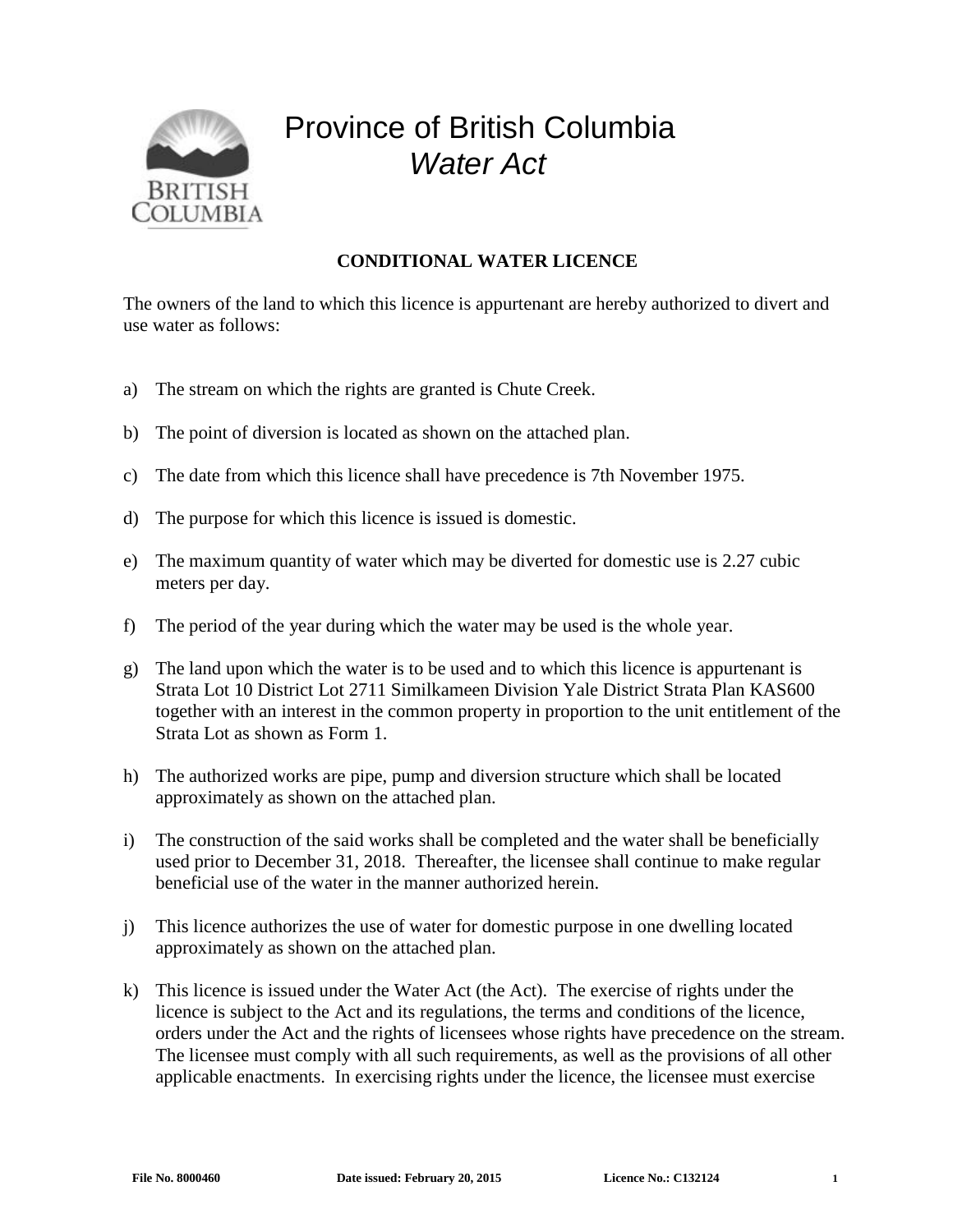reasonable care to avoid damaging land, works, trees or other property, and must make full compensation to the owners for damage or loss resulting from construction, maintenance, use, operation or failure of the works.

l) This Licence is issued in substitution of Conditional Water Licence C107108.

Par Reilly

Ray Reilly Assistant Regional Water Manager